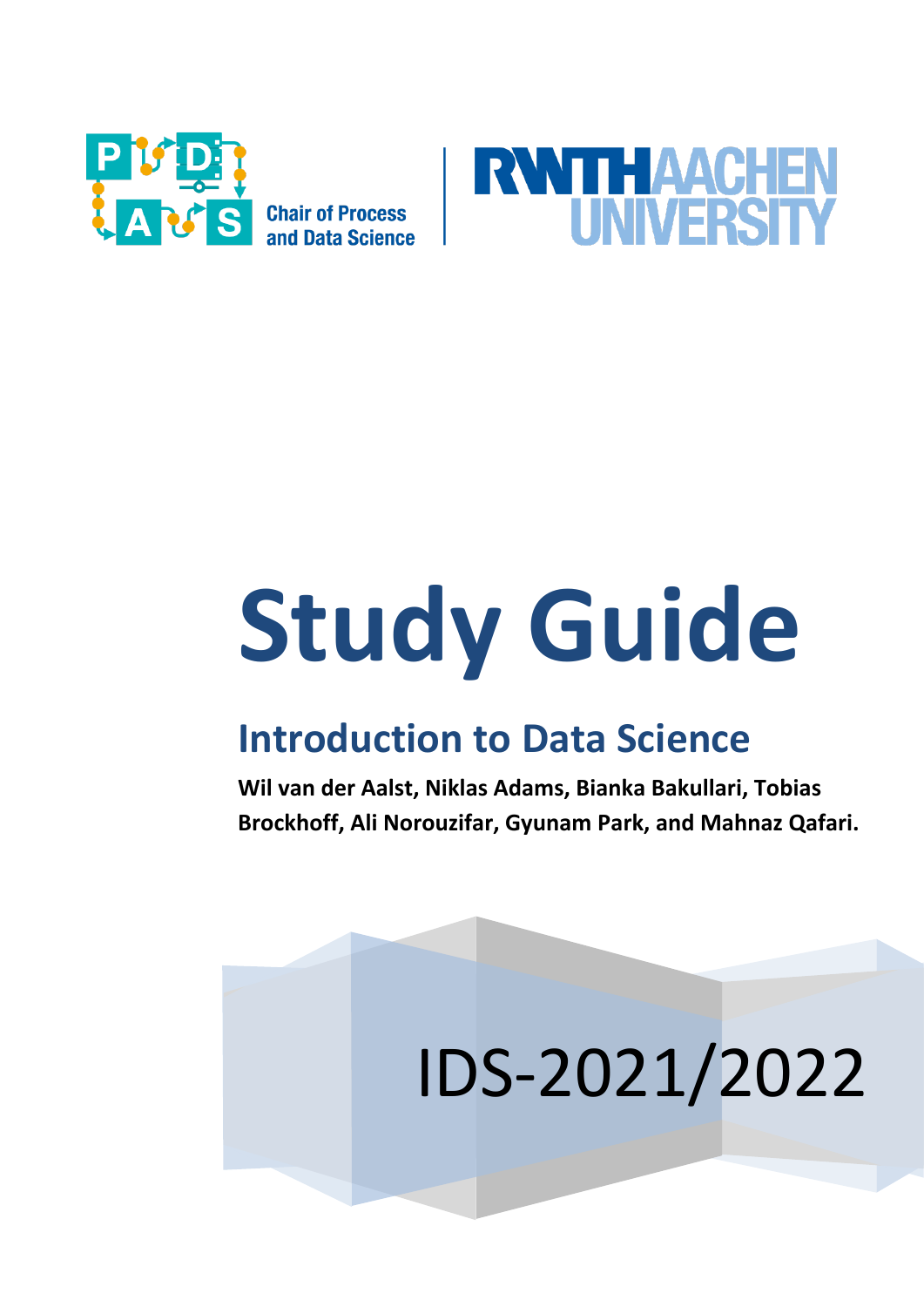#### **Table of Contents**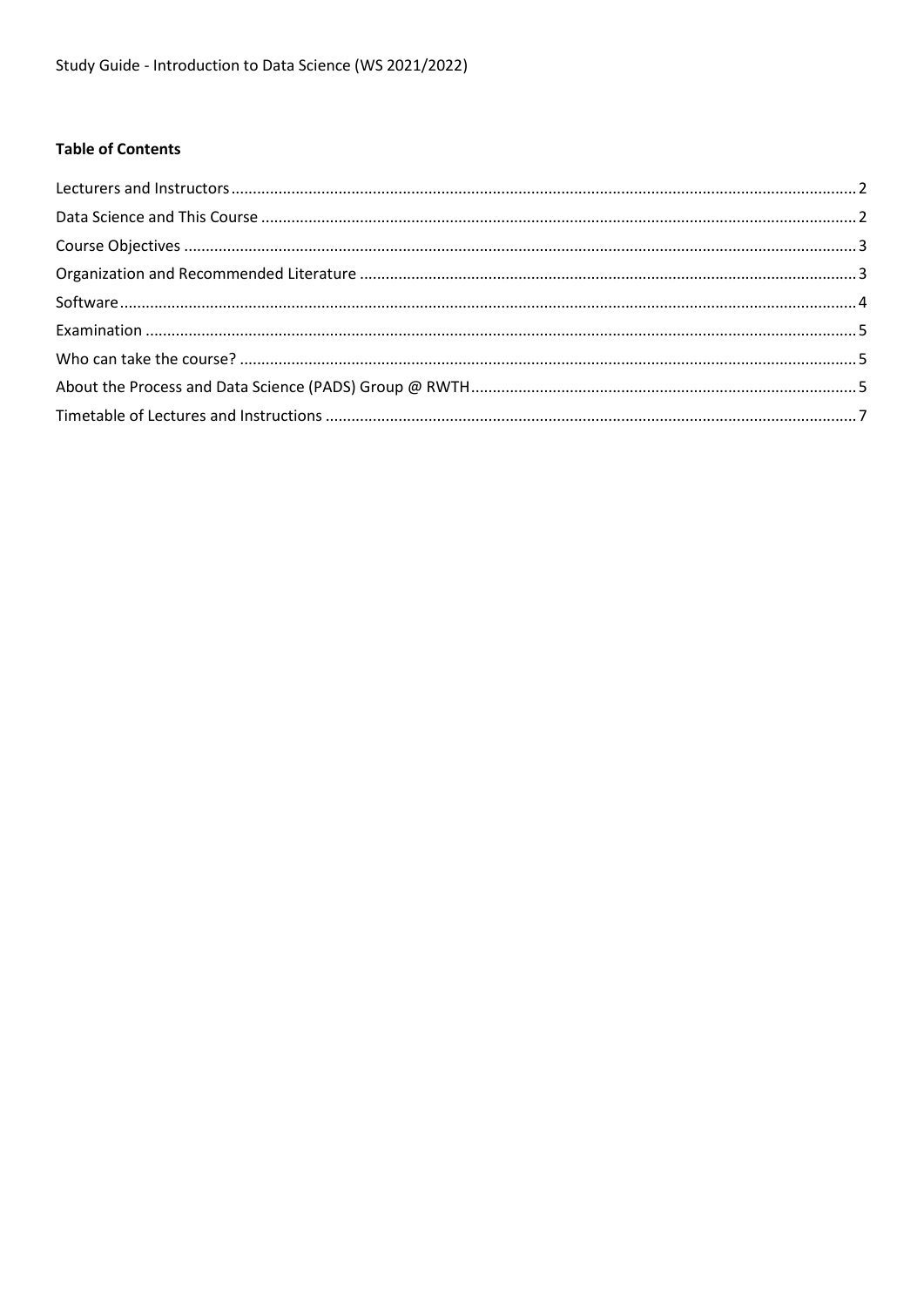Study Guide - Introduction to Data Science (WS 2021/2022)

#### <span id="page-2-0"></span>**Lecturers and Instructors**

#### **Lecturer**

Prof.dr.ir. Wil van der Aalst

#### **Instructors**

- Niklas Adams
- Bianka Bakullari
- Tobias Brockhoff
- Ali Norouzifar
- Gyunam Park
- Mahnaz Qafari.

All the questions related to the course lectures and instructions should be asked via Moodle. In case of urgent personal questions, please contact *[ids@pads.rwth-aachen.de](mailto:ids@pads.rwth-aachen.de)*. Please avoid sending e-mails to individuals or even multiple lecturers.

#### <span id="page-2-1"></span>**Data Science and This Course**

Recently, data science has emerged as a new and important discipline. Data science can be viewed as an amalgamation of classical disciplines, such as statistics, data mining, databases, and distributed systems. This combination helps to turn data into value for the profit of individuals and society. In addition, new challenges are constantly emerging and making this field highly dynamic and appealing. These challenges are not just in terms of size ("Big data"), but also regarding complexity of the questions to be answered. Data science provides numerous opportunities to develop exciting products and services. With the technological evolution, the boundaries of what algorithms can perform are pushed even further. This development raises significant questions that will be addressed in this course.

The practical relevance of data science is evident when we consider how the mostsuccessful companies (e.g., Amazon, Google, Facebook, Spotify, Netflix, Salesforce, Uber, eBay, Airbnb, Zalando, Celonis, Signavio, SAP, Siemens, DHL, etc.) use their data. Also in academic research, data science is becoming a key component, influencing other fields while continuously developing itself.

With growing importance of data and digitalization, organizations are looking for data scientists. One could even argue that in the future we might need more data scientists than computer scientists. There is an urgent need for data science experts and it is the right time to become one. This course therefore aims to provide the basics for becoming an all-round skilled "data wizard."

The course is mainly focused on data analysis and discusses a substantial range of analytical approaches and tools. All in all, the course aims to provide a *comprehensive overview* of data science using analytical tools applied to real-life as well as synthetic datasets. The course covers three main parts of data science:

1. Data science *infrastructure* concerned with volume and velocity of data. The topics include instrumentation, big data infrastructures and distributed systems, databases and data management, and programming. The main challenges are scalability and responsiveness.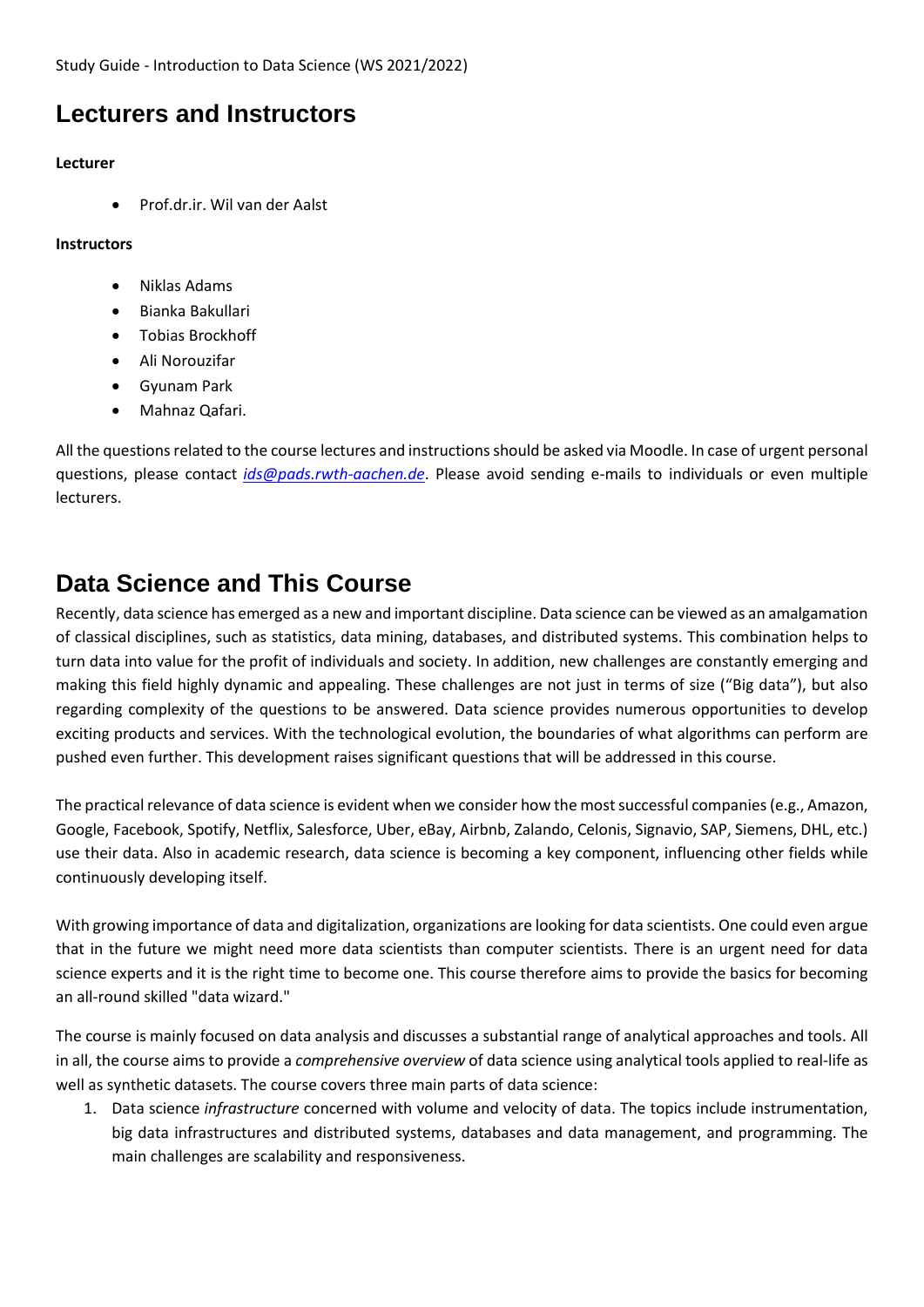Study Guide - Introduction to Data Science (WS 2021/2022)

- 2. Data science *analysis* concerned with extracting knowledge from data. The topics cover statistics, data and process mining, machine learning and artificial intelligence, operational research, algorithms, and data visualization. In this part, the main challenge is to provide answers to known and unknown unknowns.
- 3. Data science *effects* concerned with people, organizations, and society. We discuss ethics and privacy, IT laws, human-technology interaction, operations management, business models, and entrepreneurship. Here, the main challenge is to implement data practices in a responsible manner.

### <span id="page-3-0"></span>**Course Objectives**

After taking this course, students should:

- have a good understanding of a broad range of data science techniques,
- be able to apply the mainstream data science techniques and corresponding tools,
- understand the role of big data and data science in today's society,
- understand the limitations of machine learning and data and process mining techniques,
- be able to write small Python programs and apply existing programs,
- understand data visualization and exploration techniques,
- be able to construct decision trees from any data set,
- understand and apply regression techniques,
- understand and apply support vector machines,
- understand and apply basic neural networks,
- be able to evaluate the results obtained using supervised learning,
- understand and apply clustering techniques,
- be able to construct frequent items sets,
- understand and discover association rules,
- understand and apply sequence mining,
- understand and apply process mining (both unsupervised and supervised),
- understand and apply text mining,
- be able to do data preprocessing and spot data quality problems,
- understand visual analytics and advanced information visualization approaches,
- understand the four elements of responsible data science (fairness, accuracy, confidentiality, and transparency),
- know the big data challenges and technological approaches
- have hands-on experience using a variety of data sets provided.

#### <span id="page-3-1"></span>**Organization and Recommended Literature**

This year the course is offered in a hybrid manner.

The **lectures** are prerecorded and will be uploaded altogether in Moodle at the beginning of the semester. The lecture slots on *Wednesdays* and *Thursdays* in the schedule provided at the end of this document should be considered as deadlines for studying the particular lecture topic planned for that day. The lectures are available via RWTH Moodle. If there are problems, you can alternatively watch the videos via

Video AG<https://video.fsmpi.rwth-aachen.de/20ws-ids> (URL new videos will be shared later)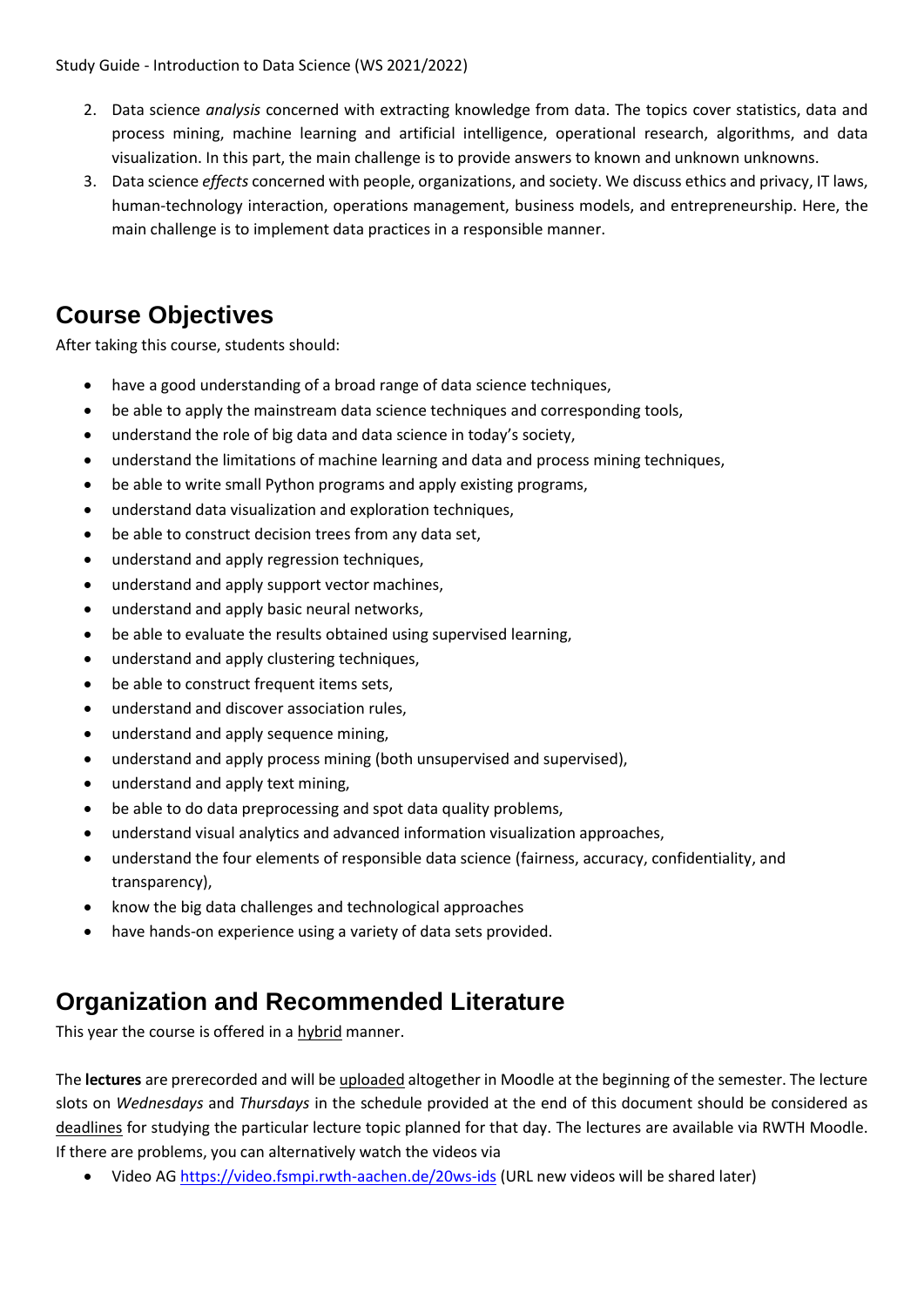YouTube

[https://youtube.com/playlist?list=PLG\\_1ZxIPXO0vTTfheRNDhq4vNYAdJBUyC](https://youtube.com/playlist?list=PLG_1ZxIPXO0vTTfheRNDhq4vNYAdJBUyC) & [https://youtube.com/playlist?list=PLG\\_1ZxIPXO0vReKHuzL-n--f4iO2JIjcJ](https://youtube.com/playlist?list=PLG_1ZxIPXO0vReKHuzL-n--f4iO2JIjcJ)

Note that the lectures were mostly recorded last year. The content did not change, when looking at old recordings or slides just ignore the information about dates, etc. The face-to-face sessions are there to provide additional information and extra possibilities to interact.

The **instructions** will take place live on Zoom on *Fridays from 8:30 to 10:00* (see schedule and announcements for exceptions) and will each cover specific topics. The instructions will be recoded *excluding* the Q&A part at the end.

Additionally, throughout the semester around half of the lecture slots will be used to offer "**face-to-face sessions"** in presence. These are planned as face-to-face discussions with prof. van der Aalst where you can ask questions covering the topics handled up until that point. These lectures will start with a short summary. At the end of this study guide there is a provisional schedule. Please note that these face-to-face sessions will not be recorded and no material will be uploaded to Moodle. This is an extra service to ask questions and to get a summary of the material to keep a good overview. You should use these face-to-face sessions as a chance to ask questions and get to know us and each-other better. It is very important that you come prepared to the instructions and to the face-to-face discussions by having studied the lecture topics handled up until that point.

**Please note that due to the uncertainty related to the pandemic, new regulations and rules appointed from the university and/or government may affect the lecture plan and schedule. Currently, the capacity of the lecture hall is limited to approx. 150 participants. Therefore, you need to register before via RWTH Moodle. We cannot guarantee that everybody will be able to attend the face-to-face sessions, but based on prior experiences with recorded lectures and such sessions there should not be a problem. Students that did not register will not be allowed in. We will also take note of students that register, but do not attend.**

The course provides a broad overview of data science and engages with different sources. The slides should be selfcontained assuming that the students attend both lectures and instructions. The following two books are highly recommended for the course:

- **Fundamentals of Machine Learning for Predictive Data Analytics: Algorithms, Worked Examples, and Case Studies** by John D. Kelleher, Brian Mac Namee and Aoife D'Arcy. MIT Press. (both the 2015 and 2020 version can be used) (http://machinelearningbook.com/).
- **Data Mining: Concepts and Techniques** (3<sup>rd</sup> edition) by Jiawei Han, Micheline Kamber, Jian Pei. The Morgan Kaufmann Series in Data Management Systems, Elsevier. ISBN: 9780123814807, 744 pages, 2011 (http://hanj.cs.illinois.edu/book).

Next to the slides and books, the following material will be distributed via the RWTH Moodle platform:

- **•** Exercises
- Datasets
- Assignment (two parts).

#### <span id="page-4-0"></span>**Software**

In this course, we use a single, unified virtual environment for Python programming. It is highly recommended for you to practice and work on the assignment using a virtual environment. This will make your package management easier,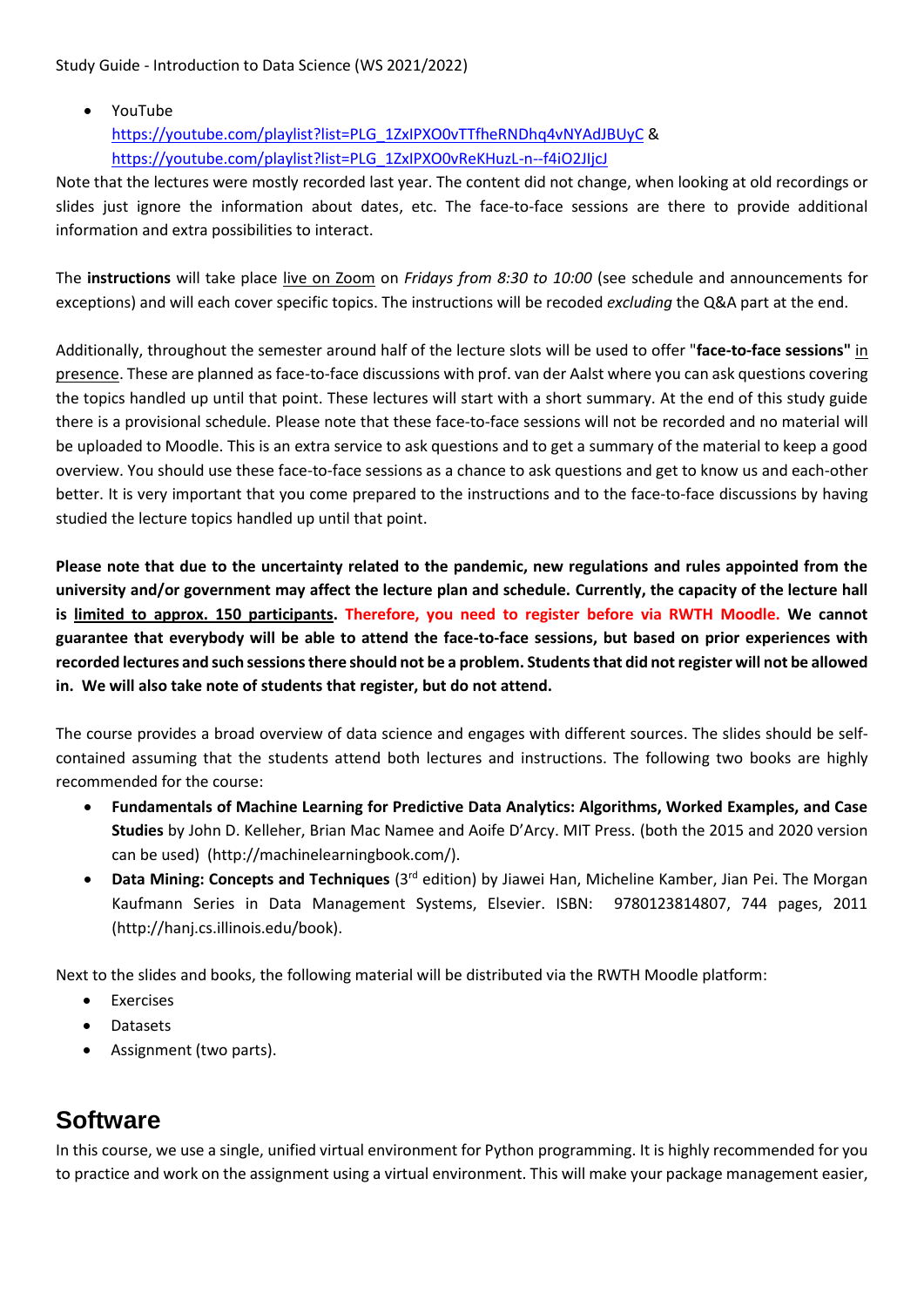while allowing us to avoid incompatibilities among different versions of Python and packages when grading the assignment. Please see the installation guide and the first instruction for details.

### <span id="page-5-0"></span>**Examination**

The module comprises two parts: one **assignment** delivered in two parts (each accounting for 20%) and the **written exam** that accounts for the remaining 60% of the final grade. The assignment must be submitted in groups of 2-3 students. To pass the course, it is required to pass both the assignment and the written exam, that is, you should achieve at least 50% in the assignment and at least 50% in the final written exam. Please note that the dates and times are tentative and are subject to changes.

- **The written exam** (60%): questions to test theoretical knowledge of the algorithms and techniques learned in the course:
	- o First option (PT1): 09/02/2022 16.00-18.00 (tentative, check later)
	- o Second option (PT2): 21/03/2022 16.00-18.00 (tentative, check later)
- **IDS Assignment Part 1** (20%): analysis of real-life and synthetic datasets using techniques and tools discussed in the course. This part tests your understanding of the material given in lectures 1-8. The deadline is on Tuesday 14/12/2021 23:59.
- **IDS Assignment Part 2** (20%): analysis of complex datasets using various data science techniques. This includes interpretation of the results and using multiple views on the data. This part focuses on the material from lectures 9-21. The deadline is on Wednesday 19/01/2022 23:59.

**Important:** Only the written exam can be retaken in this semester. It is not possible to retake parts of the course; therefore, the results of the assignment expire after the end of the semester.

**Plagiarism:** We systematically check for plagiarism. All group members are responsible to submit an individual piece of work and should avoid unfair academic practices. We will report cases of proven plagiarism to the examination board.

#### <span id="page-5-1"></span>**Who can take the course?**

This course is a master program course and is mandatory for students taking the Data Science master (it is listed as an elective (Wahlpflichtfach) but required for doing a master thesis). It is an elective course (Wahlpflichtfach) for Computer Science (Informatik) master, Media Informatics, Software Engineering, and Physics. Other students are welcome to participate, but it is up to the management and rules of the corresponding study programs to decide whether the course "counts". If you have problems with RWTH Online or RWTH Moodle which are not specifically related to this course, please contact the persons responsible for these systems and not the lecturer.

## <span id="page-5-2"></span>**About the Process and Data Science (PADS) Group @ RWTH**

The Process and Data Science (PADS) group, headed by prof.dr.ir. Wil van der Aalst, is one of the research units in the Department of Computer Science. The scope of PADS includes all activities where discrete processes are analyzed, reengineered, and supported in a data-driven manner. Process-centricity is combined with an array of data science techniques. The group's research and teaching activities cover the following areas: data science, process mining, business process management, data mining, process discovery, conformance checking, and simulation.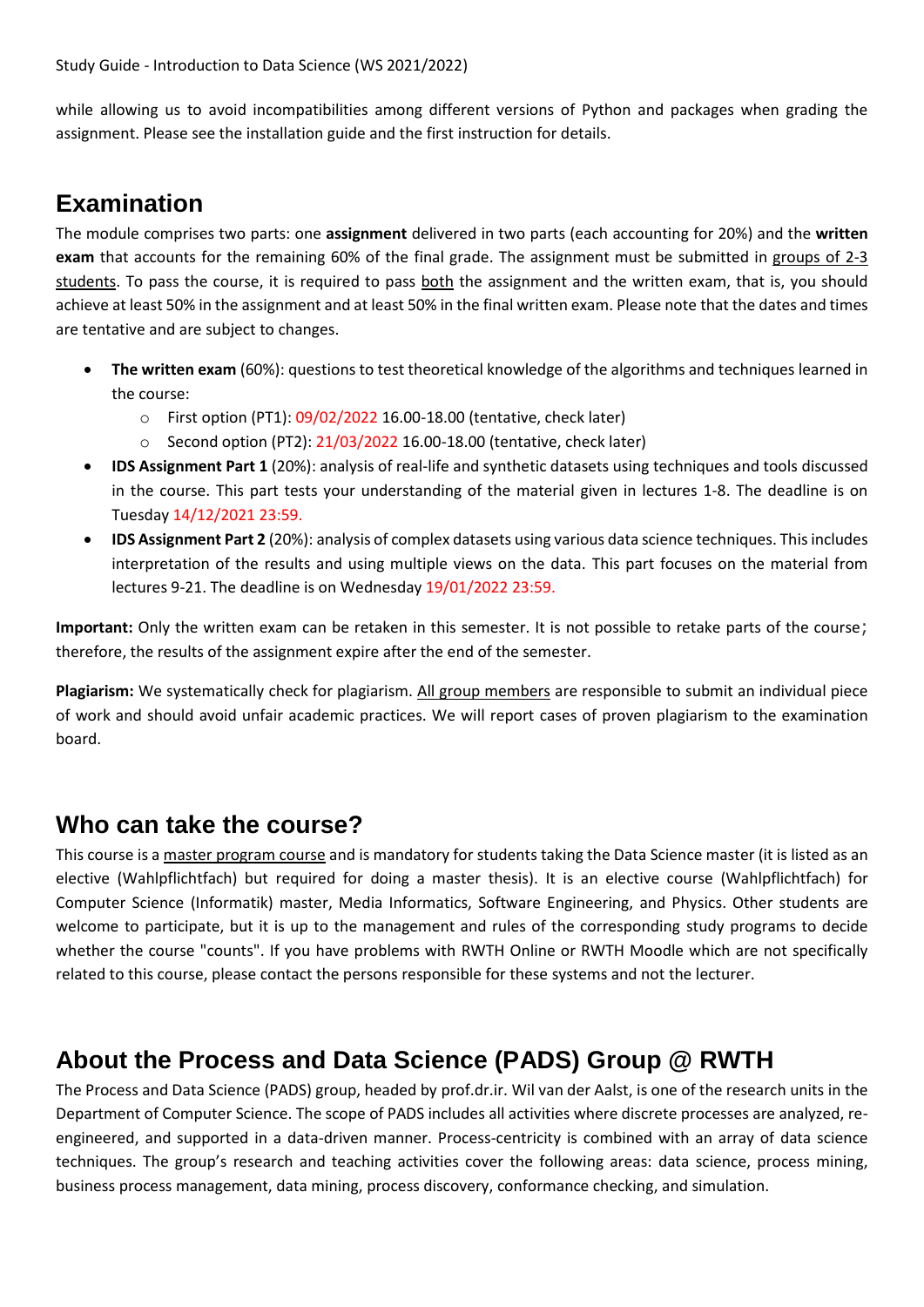The group closely collaborates with the Fraunhofer Institute for Applied Information Technology (FIT), software firms developing process mining software (e.g., Celonis, Fluxicon, and UiPath), larger organizations using process mining (e.g., Siemens, BMW, Philips, and Vanderlande), and consultancy firms (KPMG, Deloitte, EY, and PwC).

Currently, the main research focus is on process mining (including process discovery, conformance checking, performance analysis, predictive analytics, operational support, and process improvement). This is combined with neighboring disciplines such as operations research, algorithms, discrete event simulation, business process management, and workflow automation.

Visit<http://www.pads.rwth-aachen.de/> to learn more about our chair and to find out about possible bachelor and master theses.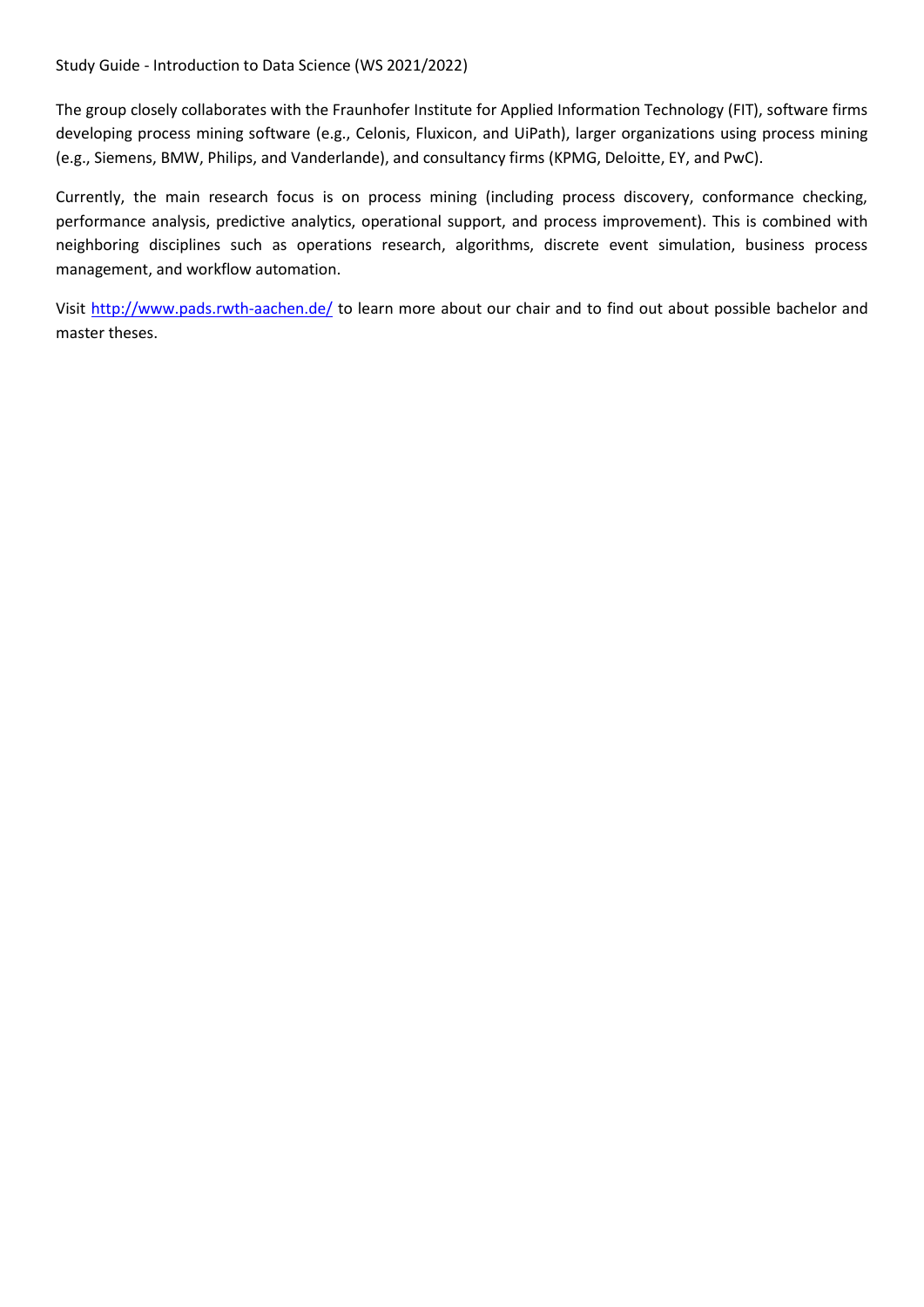### <span id="page-7-0"></span>**Timetable of Lectures and Instructions**

|                      | <b>Lecture</b>                                    | date       | day       |
|----------------------|---------------------------------------------------|------------|-----------|
| Lecture 1            | Introduction                                      | 13/10/2021 | Wednesday |
| Instruction 1        | Python                                            | 14/10/2021 | Thursday  |
| <b>Instruction 2</b> | Crash Course in Python                            | 15/10/2021 | Friday    |
| Lecture 2            | Basic data visualization/exploration              | 20/10/2021 | Wednesday |
| Lecture 3            | <b>Decision trees</b>                             | 21/10/2021 | Thursday  |
| Instruction 3        | Decision trees and data visualization/exploration | 22/10/2021 | Friday    |
| Lecture 4            | Regression                                        | 27/10/2021 | Wednesday |
| Lecture 5            | Support vector machines                           | 28/10/2021 | Thursday  |
| Instruction 4        | Regression and support vector machines            | 29/10/2021 | Friday    |
| Lecture 6            | Neural networks (1/2)                             | 03/11/2021 | Wednesday |
| Lecture 7            | Neural networks (2/2)                             | 04/11/2021 | Thursday  |
| Lecture 8            | Evaluation of supervised learning problems        | 10/11/2021 | Wednesday |
| <b>Instruction 5</b> | Neural networks                                   | 11/11/2021 | Thursday  |
| Instruction 6        | Neural networks and evaluation                    | 12/11/2021 | Friday    |
| Lecture 9            | Clustering                                        | 17/11/2021 | Wednesday |
| Lecture 10           | Frequent item sets                                | 18/11/2021 | Thursday  |
| Instruction 7        | Clustering and frequent item sets                 | 19/11/2021 | Friday    |
| Lecture 11           | <b>Association rules</b>                          | 24/11/2021 | Wednesday |
| Lecture 12           | Sequence mining                                   | 25/11/2021 | Thursday  |
| <b>Instruction 8</b> | Association rules and sequence mining             | 26/11/2021 | Friday    |
| Lecture 13           | Process mining (unsupervised)                     | 01/12/2021 | Wednesday |
| Lecture 14           | Process mining (supervised)                       | 02/12/2021 | Thursday  |
| Instruction 9        | <b>Process Mining</b>                             | 03/12/2021 | Friday    |
| Lecture 15           | Text Mining (1/2)                                 | 08/12/2021 | Wednesday |
| Lecture 16           | Text Mining (2/2)                                 | 09/12/2021 | Thursday  |
| Instruction 10       | Q&A Assignment 1                                  | 10/12/2021 | Friday    |
| Lecture 17           | Data preprocessing, data quality, binning, etc.   | 15/12/2021 | Wednesday |
| Lecture 18           | Visual analytics & information visualization      | 16/12/2021 | Thursday  |
| Instruction 11       | <b>Text Mining</b>                                | 17/12/2021 | Friday    |
| Lecture 19           | Responsible data science (1/2)                    | 22/12/2021 | Wednesday |
| Lecture 20           | Responsible data science (2/2)                    | 23/12/2021 | Thursday  |
| Lecture 21           | Big data                                          | 12/01/2022 | Wednesday |
| Instruction 12       | Preprocessing and visualization                   | 13/01/2022 | Thursday  |
| Instruction 13       | Q&A Assignment 2                                  | 14/01/2022 | Friday    |
| Lecture 22           | Closing                                           | 19/01/2022 | Wednesday |
| Instruction 14       | Big Data $(1/2)$                                  | 20/01/2022 | Thursday  |
| Instruction 15       | Responsible data science                          | 21/01/2022 | Friday    |
| Instruction 16       | Big Data $(2/2)$                                  | 27/01/2022 | Thursday  |
| Instruction 17       | <b>Example Exam Questions</b>                     | 28/01/2022 | Friday    |
| Instruction 18       | Questions                                         | 02/02/2022 | Wednesday |